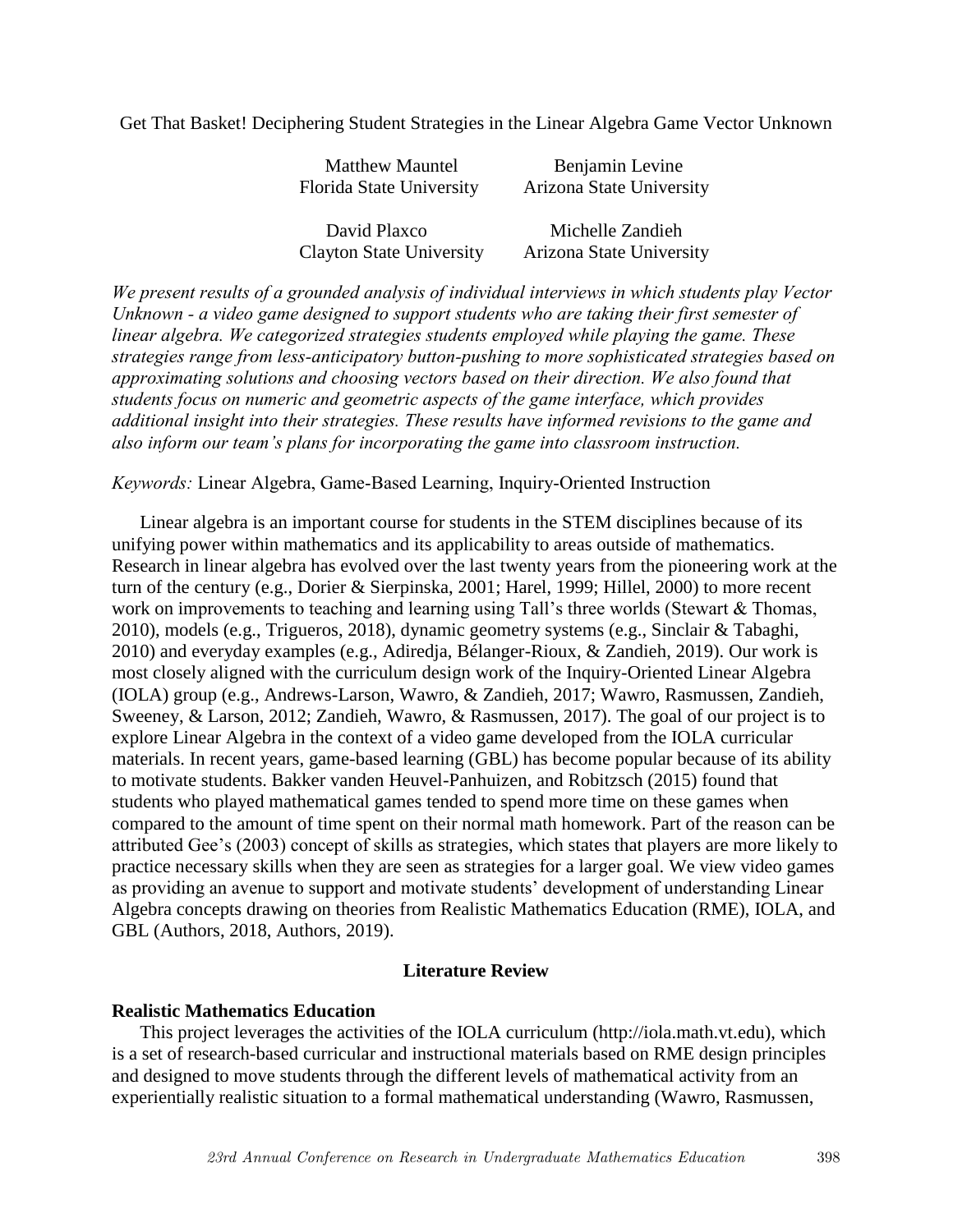Zandieh, & Larson, 2013). The curriculum begins with a task called the Magic Carpet Ride (MCR) task, which asks students to use two forms of transportation (represented by the vectors  $\langle 3,1 \rangle$  and  $\langle 1,2 \rangle$  to reach Uncle Cramer's house located at (107, 64). The primary goal of the remaining tasks in this first unit is to support students' generalization lessons learned in their earlier activity and develop the formal constructs of linear independence and span.

Game–based learning (GBL) is the use of games (including video games) for educational purposes. While GBL has gained popularity in recent years (Gee, 2003; Gresalfi & Barnes, 2016; Foster & Shah, 2015; Shih & Shih, 2015) there are few games for higher levels of mathematics. Gee (2005) notes that well-designed games present players with well-ordered problems that allow the players to learn crucial skills necessary for gameplay. According to Gee, players also engage in cycles of expertise where they encounter difficult problems, solve them, practice and master them, and then are confronted with new problems that will challenge the assumptions of the initial problems, requiring them to apply their skills in a new context. Williams-Pierce (2017) notes that players of educational mathematics games go through several stages beginning with understanding how the game works and culminating in predictive behaviors that are optimal for higher-level mathematical activity. This difference between lesser-anticipatory and more anticipatory strategies can be seen in mathematical context in Hollebrands (2007) who noted that students engaged with Geometer's Sketchpad (GSP) in two key ways, proactive and reactive. Students who engaged in a proactive way used GSP to test theories, while reactive users reacted to the information presented to them on screen, but were not able to anticipate how their actions would change the on screen environment. This indicates that understanding how students anticipate using mathematical tools and games is key to interpreting their use of tools/games.



*Figure 1. Sample Screen from the Game Vector Unknown.*

# **Vector Unknown Gameplay**

The game currently consists of five levels with our analysis investigating gameplay of levels 1, 2, and 5. In each level, four vectors are generated at random under the constraint that there are two pairs of linearly dependent vectors. To play, students guide the rabbit to the basket by selecting one or two vectors from the Vector Selection, placing them into the vector equation, adjusting the scalars, and pressing GO. During Level 1, players have a Predicted Path which highlights the path of the Rabbit before the player presses GO, providing players with a geometric representation of the Vector Equation. Level 2 is designed to force players who solely rely on the Predicted Path to consider the Vector Equation by removing the Predicted Path. On level 5, the Predicted Path returns, but players must now obtain several keys to unlock a lock that covers the goal forcing them to consider vectors originating from points other than the origin.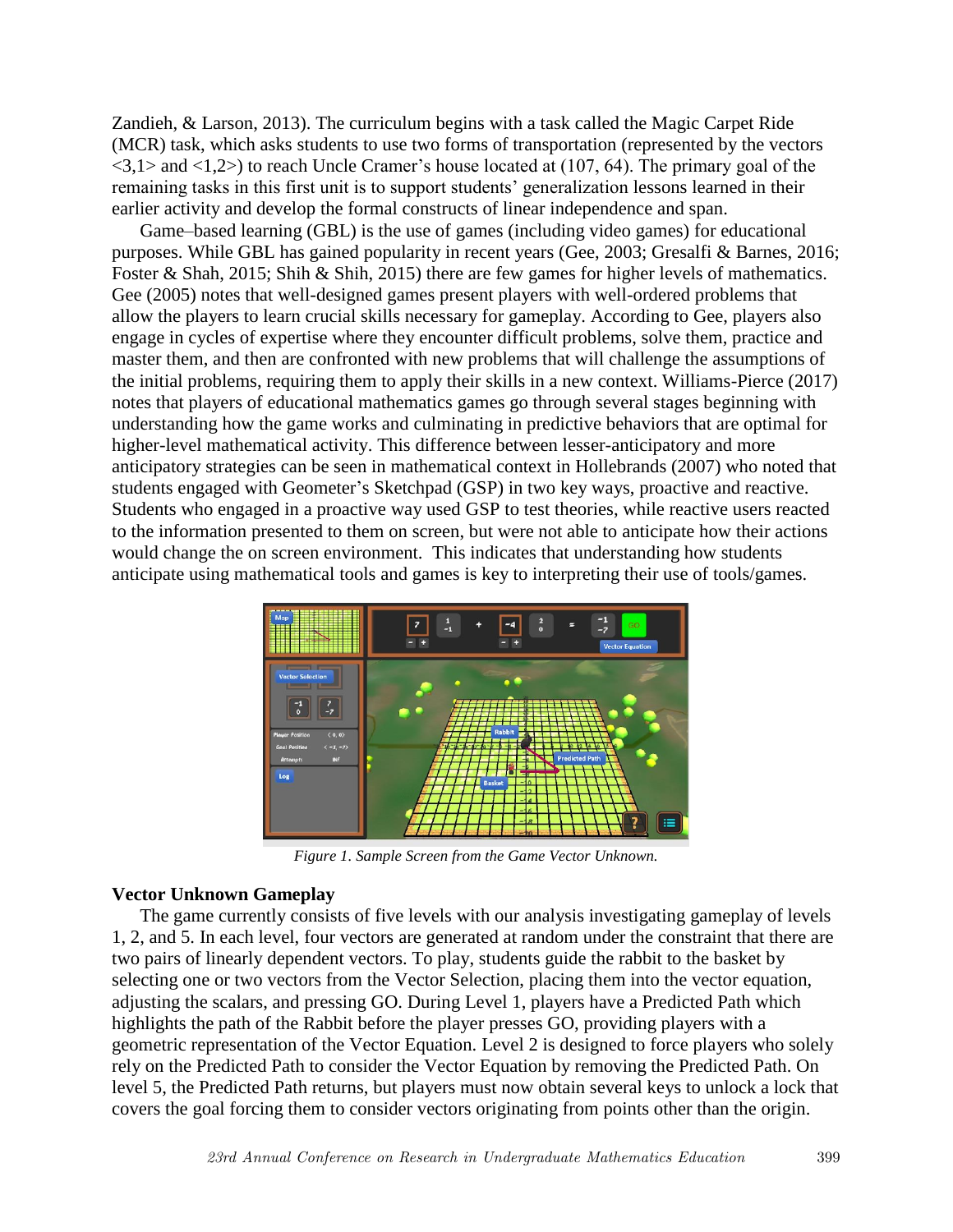## **Methods**

# **Data Collection**

We interviewed five participants from a multi-purpose regional university in the southeastern United States. These participants were selected from 11 interviews comprising the total data corpus because they had not completed a first course in linear algebra. The participants came from a diverse background, including two black men, two black women, and one Asian woman. Each participant was interviewed for approximately one hour, during which they were asked to complete three levels of the *Vector Unknown* game. As needed, the interviewer provided help on how to navigate the game's screens and use the controls. The interviewer asked scripted questions along with impromptu follow-up questions. Impromptu questions were asked to further clarify and explore the participants' thinking about gameplay as well as any mathematical insights or strategies the participant developed during gameplay.

# **Analysis**

Team members transcribed the interviews and documented student gameplay during the interview by noting significant interactions with the game's interface. Specifically, we documented moments in which the player chose or replaced vectors or when the player changed the scalar amounts for vectors in the vector equation. Consistent with grounded theory (Strauss & Corbin, 1994), team members then conducted an iterative grounded analysis of the interviews. This process began with multiple cycles of open coding and discussions during which team members agreed on interpretations of participants' statements and actions.

| <b>Categories</b>                        |                                                  | <b>Examples</b>                                              |                                                                        |
|------------------------------------------|--------------------------------------------------|--------------------------------------------------------------|------------------------------------------------------------------------|
| Focus on the<br>vector equation          | Erp: replaces a<br>vector                        | <b>Es</b> : manipulates<br>scalars                           | Erv: Removes a vector                                                  |
| Features of the<br>game                  | <b>Fdl</b> : Data Log                            | <b>Fpp:</b> Player Position                                  | <b>Fca</b> : Camera Angle                                              |
| Focus on<br>gameplay                     | Pg: Presses Go                                   | <b>Promp:</b> Anticipates<br>gameplay complexity             | <b>Pu</b> : Undoing a Move                                             |
| Conceptualizing a<br>Vector              | <b>Vd</b> : Testing the<br>direction of a vector | <b>Vp</b> : Visualization and<br>trace of vector path        | <b>Vq</b> : Use of scalars or vectors<br>components to reach quadrants |
| Student-expressed<br>strategy            | <b>Sc:</b> Connecting $b/t$<br>representations   | <b>Sp</b> : Previously used<br>strategy                      | <b>Sr:</b> Retrospectively expresses a<br>strategy                     |
| Focus on<br>graphical game<br>components | <b>Gdir:</b> Displacement<br>(Direction)         | <b>Gdis:</b> Displacement<br>(direction and<br>displacement) | <b>Gpp:</b> Refers to the predictive<br>path                           |

*Table 1: Examples of codes from the first round of coding*

After initial coding, the research team grouped the codes into six broad categories (Table 1). The first category - Focus on the vector equation - includes student actions such as the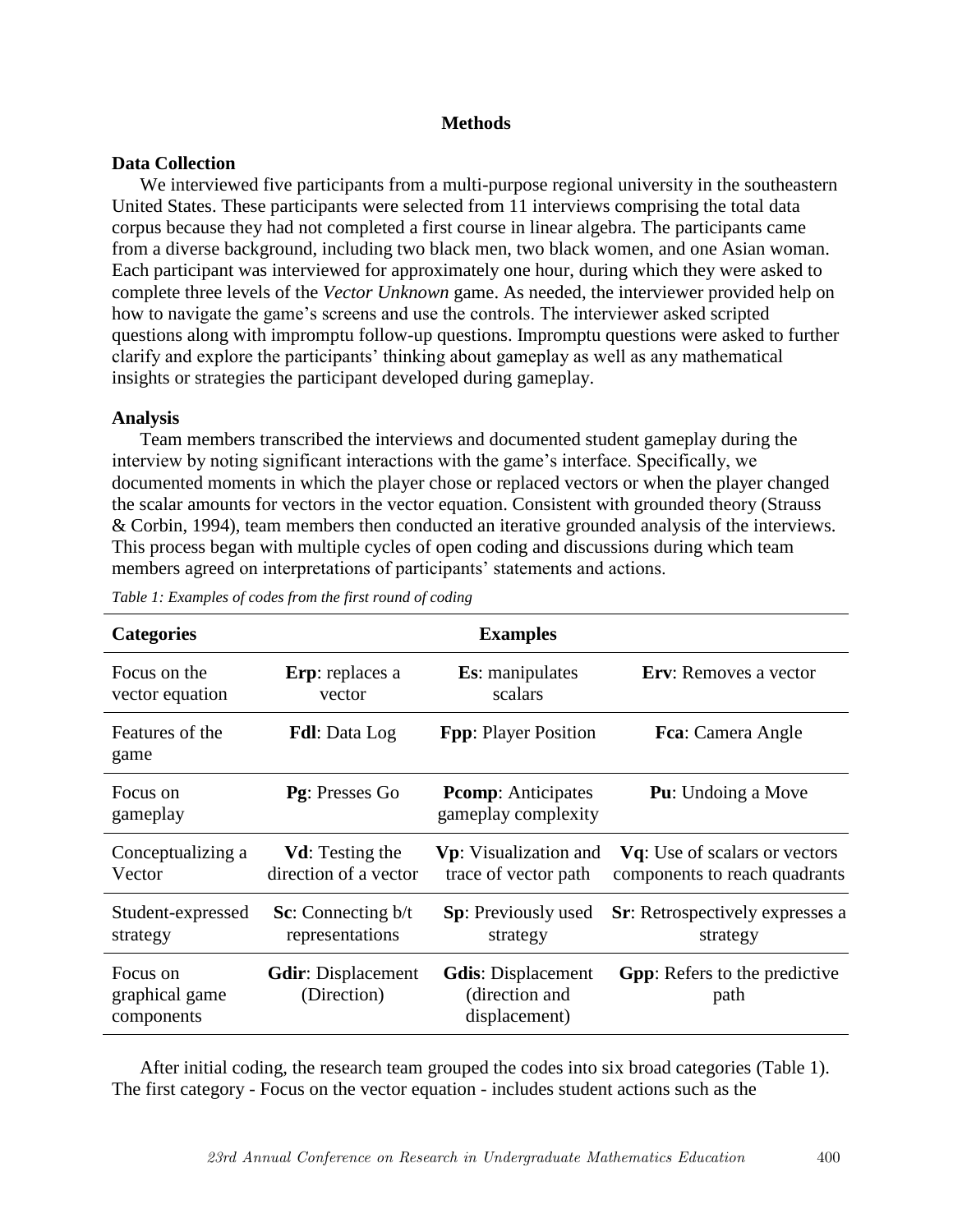introduction and removal of a vector or the manipulation of a scalar in the game interface. A second category - Features of the game - includes instances in which the student mentions using various features included in the game's interface, such as referencing the Data Log or the locations of the player or goal. The third category - Focus on gameplay - contains codes of student actions as they play the game, such as pressing GO or undoing a move. The fourth category - Conceptualizing a vector - includes codes about how the student expresses the ways in which they are Conceptualizing a vector, such as defining what the components of a vector are or testing its direction. Another category denotes Student-expressed strategies, such as focusing on one coordinate at a time or reusing a previous strategy. The final category - Focus on the graphical game components - such as the direction of the purple projected path or the graphical displacement from the goal.

### **Results**

The initial codes are of a relatively fine grain size, but were important pieces into the analyzing the student strategies. Knowing what specific components of the game the student attended to while playing the game as well as how the student understood the vector equation and graphical component at different points in gameplay allowed us to discover several themes. These themes are seen across multiple students and can also be used to describe the strategies the student uses as they are introduced to the game and how their strategies evolve as they progress with each level. In this section, we use excerpts from four participants' gameplay to discuss the themes we developed. For each theme, we recognized that students were focusing to varying degrees on the geometric and numeric aspects of the game's interface. When a participant's strategy focused primarily on the vector equation without mentioning the Predicted Path or the graphical component of the interface, we called the strategy *numeric*. When a strategy focused primarily on either the Predicted Path or the graph, we called the strategy *geometric*.

There were several themes we found when analyzing student strategies. We characterized the first theme, *button-pushing*, as rapidly adjustment of scalars and switching vectors. We denoted button-pushing as *less-anticipatory* when the player expressed surprise when reacting to a consequence of their actions. For example, Mouse<sup>1</sup> after quickly alternating the scalar keys made the following comment "what if I press the button that's ... the rabbit's going to go down. ohhh, yeah." Here, the tone of Mouse's "ohhh, yeah" comment indicated his surprise which lead us to describe his activity as *less-anticipatory button-pushing*. His reference to going down with the Predictive Path indicated that he was attending to the *geometric* aspects of the game. Another student Gwen, employed a less-anticipatory button-pushing strategy as evidenced from her describing her gameplay as "messing around", "mindlessly clicking", and "throwing in numbers to get the answer" while quickly adjusting vectors and scalars in Levels 1 and 2. She did not reference the Predicted Path, but instead frequently referenced the Vector Equation and its components, indicating that her *button-pushing* was *less-anticipatory* and *numeric*.

As participants played the game more extensively, participants began to engage in *moreanticipatory button-pushing* which involved switching out vectors and scalars, but not as quickly and the sense of surprise is replaced by a knowledge of the results prior to pushing a button. Mouse's gameplay shifted from less-anticipatory to more-anticipatory throughout the interview. This is evidenced by a decrease in the number of times Mouse switched between increasing and decreasing the scalar for a given vector when he was button-pushing. For instance, in Level 1, Mouse expressed surprise when the predictive path of the linear

 $\overline{a}$ 

<sup>&</sup>lt;sup>1</sup> Students chose their own pseudonyms.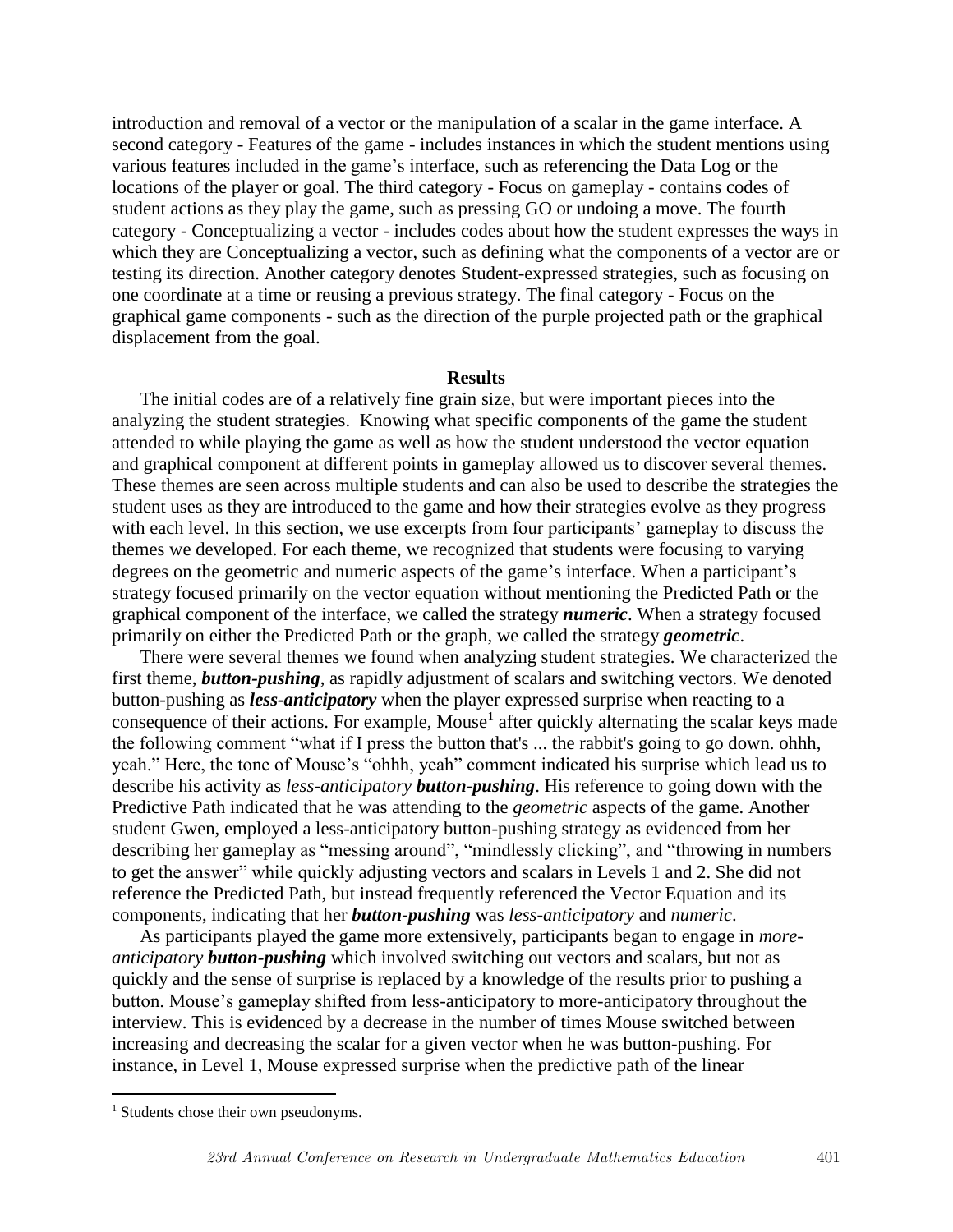combination moved toward the goal. In contrast, while playing Level 5, Mouse put in the first vector he clicked on the "+" scalar and then uttered "Oh -" before clicking the "-" scalar. We see this as a more-anticipatory button-pushing because his actions indicate he is expecting *one* of the scalars  $(+ or -)$  to move the predictive path closer to the goal position.

We characterized *quadrantal* themed strategies as strategies that involve choosing vectors based upon the signs of the coordinates. This theme manifested as participants choose a starting vector in the same quadrant of the goal, or more generally a vector that could be scaled in a direction heading towards the goal. For example, Latia noted the following:

So I know that the basket is on  $\lt$ -6,6 $>$ , and my initial thought was use, to start with either  $my < -3.9$  or  $my < -1.3$  because it is in the second quadrant and then, since I already know I'm at negative six, six, I was trying to think of what I could use so that if I

multiplied those two numbers I could get to my basket.

Here, Latia made her initial vector choices by matching the signs of the goal position with that of the potential vector choices placing her strategy in the *numeric* category.

The third type of strategy was *focus on one coordinate* where the participant focused on trying to match one coordinate of the result of the vector equation with one coordinate of the goal position. Lance expressed this strategy as follows:

Uhhmm, so when I started, when I saw my vector choices, I started to see the, um, almost all connections of like how certain, um, how um, I was manipulating them individually based off of like ys first and then the xs. And so I was trying to find paths and where, where I get my first, um, my first um, coordinate and my y.

Here Lance focused on reaching the y-coordinate of the goal first. The strategy is *numeric* as he did not have the Predicted Path when playing this level and did not refer to any geometric components.

Another student, Zo, noted that when she was trying to get to the basket at <-18,-1> from <-  $18,-9$ :

I have to go up eight but I don't know how I'm about to do that. There's no, like, straight line in these numbers so I can't do that. But, uh, I'm just going to trial and error it 'cause I don't know how else to do this.

Zo's strategy was clearly to match the -18 and then go up 8 indicating she was attending to the *geometric* aspects of the game.

The fourth strategy observed was a *focus on one vector***.** In this strategy, participants chose one vector, scaled it as close to the goal as possible - potentially going past the goal - and reducing the scalar, and then chose another vector and either scaled it to the answer or alternated adjusting scalars to reach the goal. In contrast, Mouse on Level 1 scaled one vector <-5,10> by 1 and then by 2 to reach the goal at  $\langle -11, 8 \rangle$ . After which he commented that he had gone too far (referring to the Predicted Path) and reduced the scalar by 1. He then began to scale the other vector. Mouse's focus on the Predicted Path categorizes his strategy as *geometric*. Latia and Gwen also employed this strategy with the Predicted Path. While we did not observe a *numeric* example of *focus on one vector*, we can imagine that a student would focus on adjusting the scalar on one vector until the result of the vector equation is close to the goal.

### **Examples of Strategies as Seen in Latia's Interview**

Latia began with **less-anticipatory** *button-pushing* expressed by Latia as "playing with numbers", but quickly figured out that there was a link between the scalars and the geometric support noting that the predictive path doubled when she increased the scalar on a vector from 1 to 2. During the first level she relied on the geometric support to find the goal, but has clearly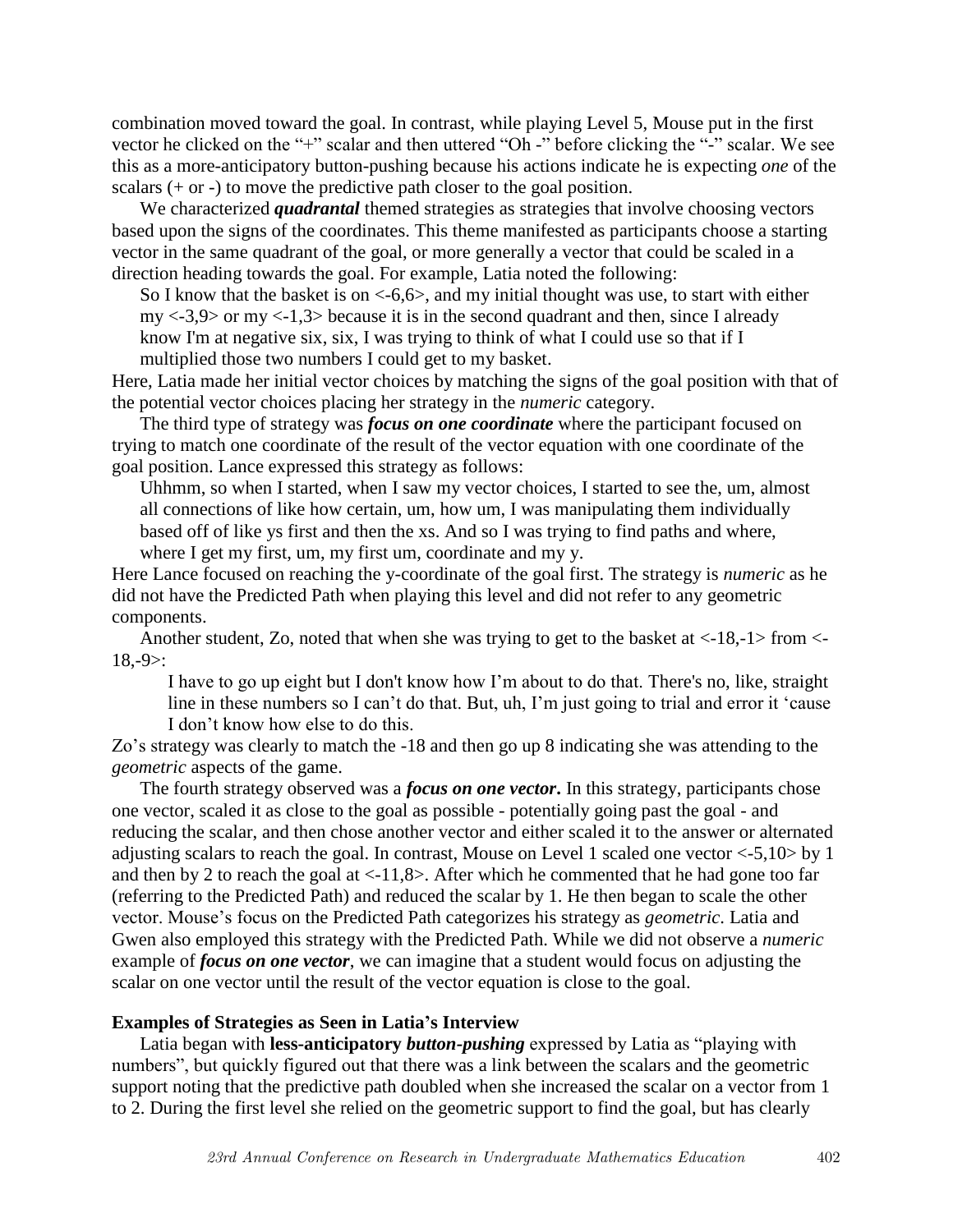began to connect the two most notably stating that she made vector and scalar choices based upon the quadrant of goal expressing *quadrantal* reasoning. Also, of note, she mentions that she eliminated a vector choice because she did not want to go past the goal. Latia also *focuses on one vector* as indicated by choosing one vector, scaling it to what she believes is an appropriate distance to the goal, and then putting in a second vector and adjust it. This is followed by an adjustment to the first vector to reach the goal.



During the second level (see Figure 2), Latia chose the vector  $\langle -3,-3 \rangle$  and the scalar -2 and pressed GO to take her to <6,6>. She then used a *quadrantal* strategy to chooses the vector <- 1,3> and scales the vector by 3 attempting to *focus on one vector* to get close to the goal. She assumed that bunny will always start from zero and is surprised to find out it does not return to the origin after pressing GO. Noting that she wanted to go down and to the left, she utilized **more-anticipatory** *button-pushing* to test the direction of the vector  $\langle -1,-1 \rangle$ . This is an extension of **quadrantal reasoning** to a point that is not the origin. She noted that rabbit has to go down 6 and to the left 6 and scales <-1,-1> by 6 to reach the goal connecting the vector equation and its *geometric* interpretation without a reliance on predictive path. Latia replayed Level 2 with a goal at  $\langle -2, 10 \rangle$  and mentioned that her strategy is to go past the goal and return, **repeating the strategy** used in a previous level playthrough and defying her intuition from the Level 1 playthrough. After not being able to visualize a solution with the given vectors, Latia solved the system of equations on a piece of paper indicating a flexibility in thinking and approach to completing the game.

## **Comparing conditions: Standard Basis Vectors**

Both Mouse and Latia experienced Standard Basis Vectors (SBVs) on Level 2 and responded differently. On Level 1, Mouse relied more on the predictive path that resulted from *buttonpushing* and looked at (and solved) the vector equation produced in the Data Log upon completion of the level. When he moved to Level 2, he sought to learn how the vector equation worked and focused on how the scalars related to the direction the rabbit traveled. The inclusion of SBVs allowed Mouse to focus more on the numerical components and see how the scalars affect the resultant vector. When asked about how he solved the level, he responded:

I saw the position which is three and the other position which is negative five. So, I kinda made it to where I'm trying to get it to where the vector has three and five […]. I'm guessing that if I multiply negative one to negative three it will get three and negative one again to negative five.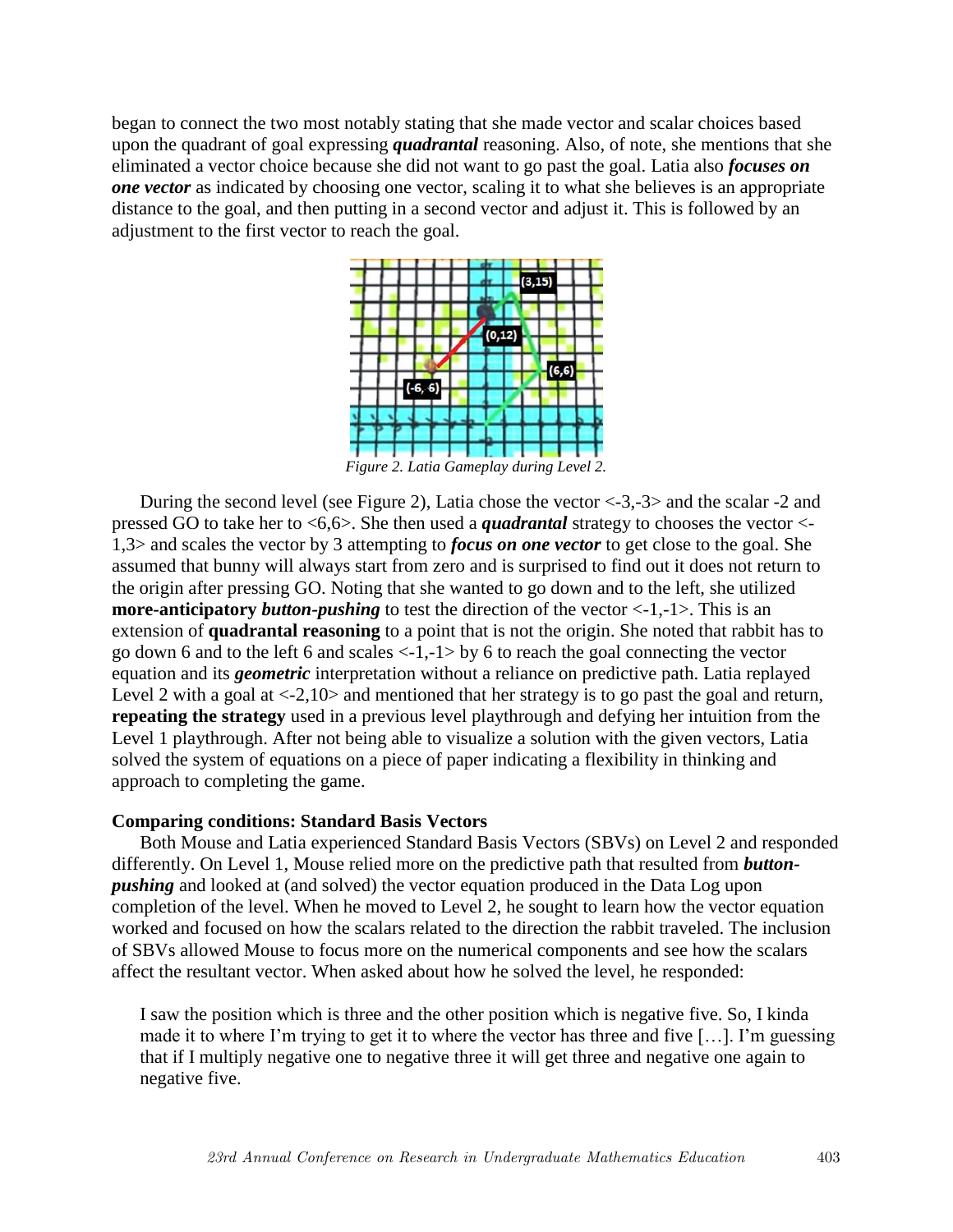Latia completed Level 1 and one attempt at Level 2 before she encounters SBVs. On opening Level 1, she noticed the vector equation and began to make sense of how the scalars and the equation relate to the graphical component of the game. On Level 2, she continued to explore this connection and gained a working understanding of how the resultant vector relates to the rabbit's motion, adjusting her strategy when starting away from the origin. When given SBVs, she *focused on one vector* and explained that the orientation of the vector does not matter because the negative scalar can flip directions. Latia said that the inclusion of the SBVs made the level easier to manage, which allowed her to use both vector slots comfortably.

Both students used the SBVs as a way to validate their understanding garnered from previous levels. Mouse used them to gain a better understanding on how the vector equation operates while Latia uses them to incorporate two vectors into the equation. Although this is the first time Latia used both vector slots, she began to gain the understanding in her first attempt at Level 2 when she has a starting position off the origin and needed only one vector to reach the goal from her second position.

#### **Discussion**

Throughout our analysis we found that students began with less-anticipatory gameplay. This early gameplay resembled the GBL version of reactive strategies (Hollenbrands, 2007) or Zone 1 and 2 gameplay (Williams-Pierce, 2017) which focuses on students understanding how the controls of the game function. Over time, most students shifted to more-anticipatory gameplay allowing them to develop complex strategies aligning with a shift to the GBL version proactive strategies (Hollenbrands, 2007). This is in line with Williams-Pierce's (2017) Zone 3 where players begin to anticipate what is desirable in their gameplay. This desirability is expressed in our themes as players making initial choices that they know will get them closer to the goal such as *quadrantal strategy*, *focusing on one vector,* and *focus on one coordinate*. Eventually, we found that at least one student Latia made a hypothesis about the direction of a vector and utilized the game to test the hypothesis. This aligns with students using GSP to test hypothesis (Hollenbrands, 2007) as a tenant of proactive strategies and of the characterization of Zone 4 gameplay (Williams-Pierce, 2017). Finally, Latia's reuse of a previous strategy is a key indicator that a student has moved to Zone 5 of mathematical gameplay which is ripe for mathematical discovery and advancement. A key result of our analysis is that as students spend more time playing they game they were able to anticipate what would happen in the game allowing for a greater variety of theories to form which could be valuable points of departure for educators using the game with students either inside or outside of class. about gameplay and used the game to test their theories.

In addition to analyzing student thinking and gameplay, this study served to inform further development of the videogame. For example, a new iteration of the game was created that included a difficulty setting of easy, medium, and hard. The entire easy level includes pair of vectors that are multiples of a standard basis element while higher difficulties exclude standard basis vectors. Further exploration will include interviewing more students to find some of the strategies that we speculated would exist such as the *numeric focus on one vector* strategy. Finally we wish to explore how the game can be integrated in an IOLA classroom with a particular focus on building on the student strategies discovered.

#### **Acknowledgments**

This work has been made possible with funding from the National Science Foundation Division of Undergraduate Education (#award number).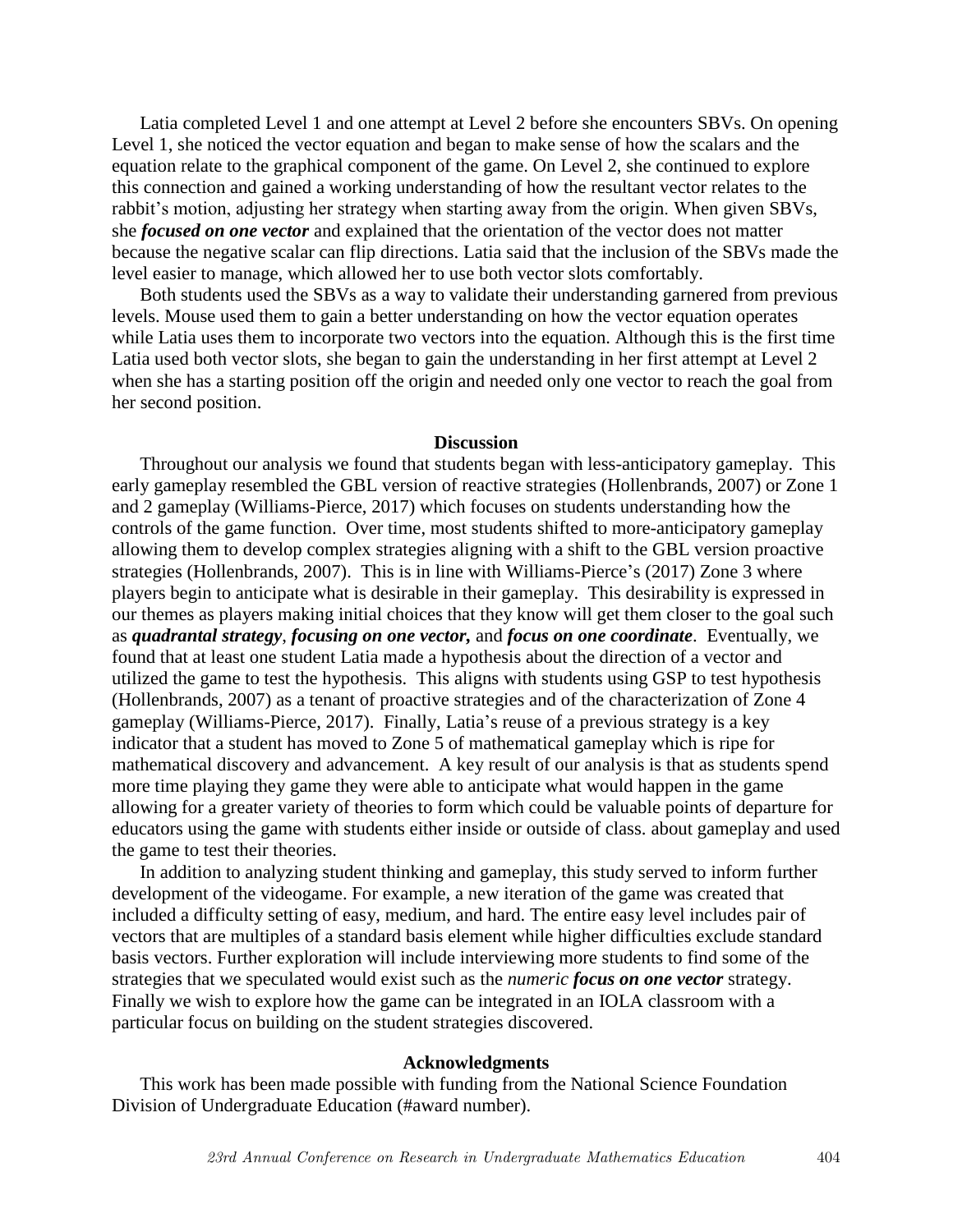### **References**

- Adiredja, A., Belanger-Rioux, R., & Zandieh, M. (2019). Everyday examples from students: An anti-deficit approach in the classroom. *PRIMUS: Problems, Resources, and Issues in Mathematics Undergraduate Studies*.
- Andrews-Larson, C., Wawro, M., & Zandieh, M. (2017). A hypothetical learning trajectory for conceptualizing matrices as linear transformations. *International Journal of Mathematical Education in Science and Technology, 48:6, 809-829.*
- Bakker, Marjoke & van den Heuvel-Panhuizen, Marja & Robitzsch, Alexander. (2015). Longitudinal data on the effectiveness of mathematics mini-games in primary education. British Journal of Educational Technology.
- Dorier, J. L., & Sierpinska, A. (2001). Research into the teaching and learning of linear algebra. In *The teaching and learning of mathematics at university level* (pp. 255-273). Springer, Dordrecht.
- Gee, J.P. (2003). What video games have to teach us about learning and literacy. New York: Palgrave MacMillan.
- Gee, J. P. (2005). Learning by design: Good video games as learning machines. *E-Learning, 2*(1), 5-16.
- Gresalfi, M. S., & Barnes, J. (2015). Designing feedback in an immersive videogame: Supporting student mathematical engagement. *Educational Technology Research and Development,64*(1), 65-86.
- Harel, G. (1999). Students' understanding of proofs: a historical analysis and implications for the teaching of geometry and linear algebra. *Linear Algebra and its applications*, *302*(303), 601- 613.
- Hillel, J. (2000). Modes of description and the problem of representation in linear algebra. In *On the teaching of linear algebra* (pp. 191-207). Springer, Dordrecht.
- Hollebrands, Karen. (2007). The role of a dynamic software program for geometry in the strategies high school mathematics students employ. Journal for Research in Mathematics Education. 38. 164-192.
- Rasmussen, C., & Kwon, O. N. (2007). An inquiry-oriented approach to undergraduate mathematics. *The Journal of Mathematical Behavior*, 26(3), 189-194.
- Stewart, Sepideh, and Michael OJ Thomas. "Student learning of basis, span and linear independence in linear algebra." *International Journal of Mathematical Education in Science and Technology* 41.2 (2010): 173-188.
- Sinclair, N., & Tabaghi, S. G. (2010). Drawing space: Mathematicians' kinetic conceptions of eigenvectors. *Educational Studies in Mathematics*, *74*(3), 223-240.
- Trigueros, M. (2018). Learning linear algebra using models and conceptual activities. In *Challenges and strategies in teaching linear algebra* (pp. 29-50). Springer, Cham.
- Wawro, M., Sweeney, G. F., & Rabin, J. M. (2011). Subspace in linear algebra: Investigating students' concept images and interactions with the formal definition. *Educational Studies in Mathematics*, *78*(1), 1–19.
- Wawro, M., Rasmussen, C., Zandieh, M., Sweeney, G. F., & Larson, C. (2012). An Inquiry-Oriented Approach to Span and Linear Independence: The Case of the Magic Carpet Ride Sequence. *PRIMUS*, *22*(8), 577-599.
- Williams-Pierce, C. (2017). Designing provocative objects for mathematical play. Paper presented at the 2017 *American Educational Research Association Annual Meeting and Exhibition*. San Antonio, TX.